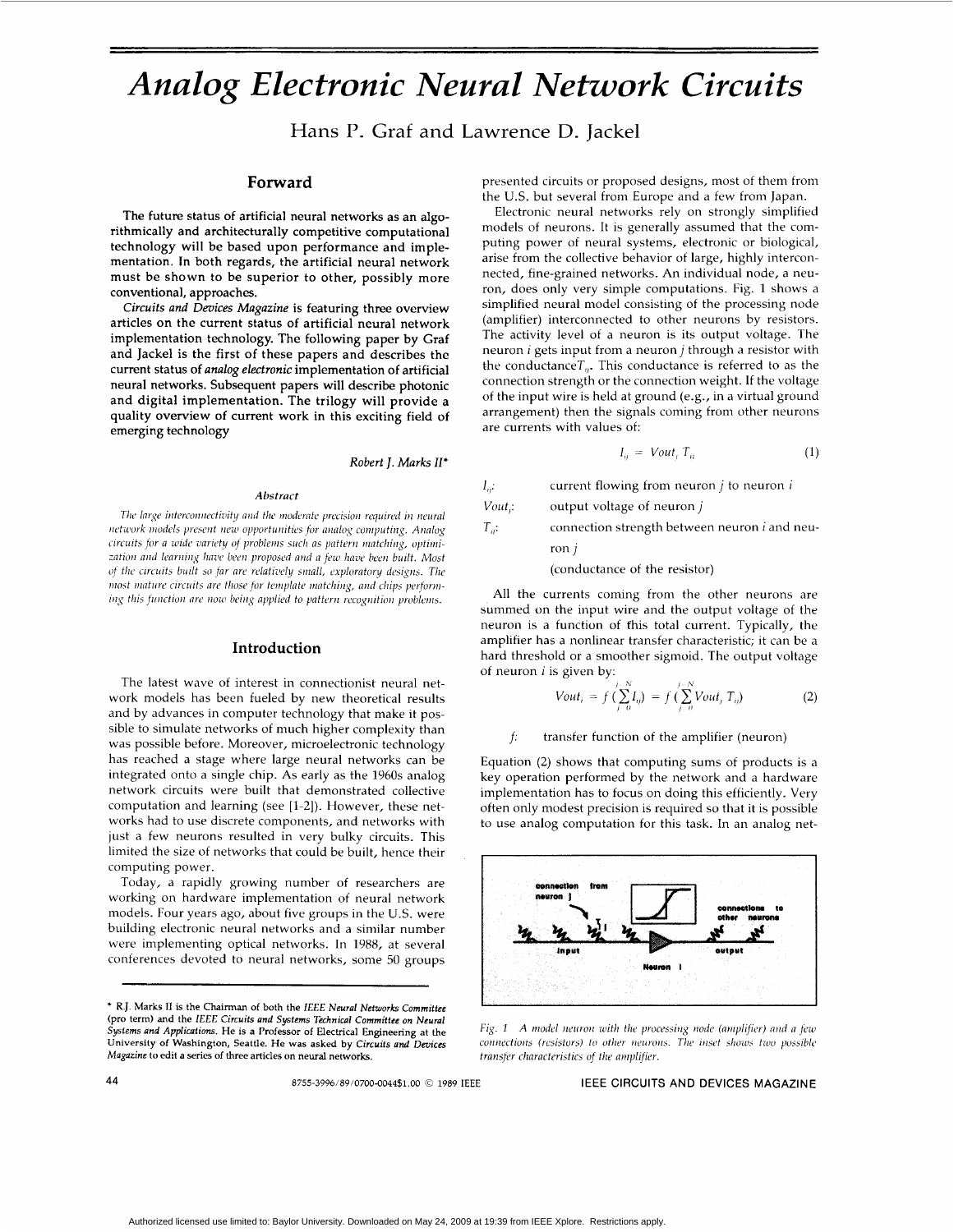work, a single resistor can perform a multiplication using Ohm's law, and summing of currents on a wire is provided by Kirchhoff's law. Therefore, an analog circuit that computes sums of products can be built much more compactly than a digital circuit.

The operation performed by a whole network is determined by the connection weights  $T_{\mu}$ . The large computational power of a whole network results from the parallel operation of a large number of these model neurons. A major difference between a neuron and a digital gate is the high fan-in and fan-out of the neuron. A biological neuron is typically connected to several thousand other neurons. Such a high interconnectivity is very difficult to achieve in an electronic circuit since a huge number of connections and wires are required and all the wiring has to be placed on the two-dimensional surface of a chip. However, electronic networks do exist that interconnect a few hundred neurons.

# **What Are Neural Networks Good For?**

Neural networks are of particular interest for cognitive tasks or control problems. Most of the problems neural networks have been applied to lie in one of the following areas:

- Machine vision
- Speech recognition
- Robotics, Control
- Expert systems

These are a few of the areas where conventional computers perform very poorly compared to our brains.

In many cognitive tasks such as vision, large amounts of data with a low information content have to be processed. For example, consider the task of identifying an object in an image of several hundred thousand pixels. The object's position and its orientation is information that can be encoded in just a few bits. Reducing the data in the image down to the relevant part is a problem that is not well suited for standard computers. The processor has to plow through all the pixel data, performing operations with a



Fig. 2 A network architecture for template matching. A template is stored along the input wire of a neuron. If the transfer characteristics of an amplifier is linear, the output voltage is proportional to the inner product of the stored template and the input pattern. If the characteristic is a threshold function, the output will be high if there is a high "similarity" between the input pattern and the template. This operation can be used for feature extraction in pattern recognition applications.

**JULY 1989** 

very high precision on pixels that are mostly meaningless. Highly interconnected neural networks, on the other hand, provide an architecture that is very effective in extracting correlations among image pixels.

**All** the problems neural networks solve can also be solved with alternative methods, and many algorithms have been developed for the tasks mentioned above. But evidence is mounting that neural networks can provide the most efficient solution for some classes of problems (see reports on speech recognition and vision in [3]).

The effectiveness of a neural network algorithm strongly depends on the hardware that executes it. In simulations on a computer one has to step time-sequentially through each interconnection to update the state of a neuron, a process that is painfully slow when the number of interconnections is large. Only with special purpose hardware can one hope to exploit the parallelism inherent in neural network models. So far, most applications of neural networks have been simulations on standard computers. Most analog hardware implementations are still in the research stage and only a few designs have been applied to "real world" applications.

# **Computing with Analog Networks**

In the following paragraphs circuits implementing several different "neural" algorithms are described.

#### *Template Matching*

A very efficient use of the circuit shown in Fig. 1 is template matching. In this application a pattern is compared with a list of templates stored in a network organized as shown in Fig. 2, and the similarities between the input pattern and the stored templates are computed. Equation (2) shows that the model neuron can be used to compute inner products of vectors. If the connections  $T_{ij}$  along the input wire of a neuron represent the components of one vector and the inputs represent the components of the other vector, then the current flowing into a neuron is proportional to the inner product of the two vectors:

$$
I_i = \sum_{j=0}^{j=N} Vout_j T_{ij} \times
$$
 (3)

- $a$  vector (pattern) with components represented by the inputs
- *0 b-* vector (template) with components represented by the connections

This is a very useful operation with many applications in pattern recognition. The network can compute a large number of inner products in parallel which makes it a very powerful processor. **A** microelectronic neural network performing this operation has been used with good success as a coprocessor of a workstation in pattern recognition experiments. [4]

#### *Associative Memory*

In a conventional memory each stored word is retrieved by providing its address. In an associative memory there is no address per se; a memory word is retrieved by providing part of the word itself, possibly with some errors. If the given key is a reasonable match to the corresponding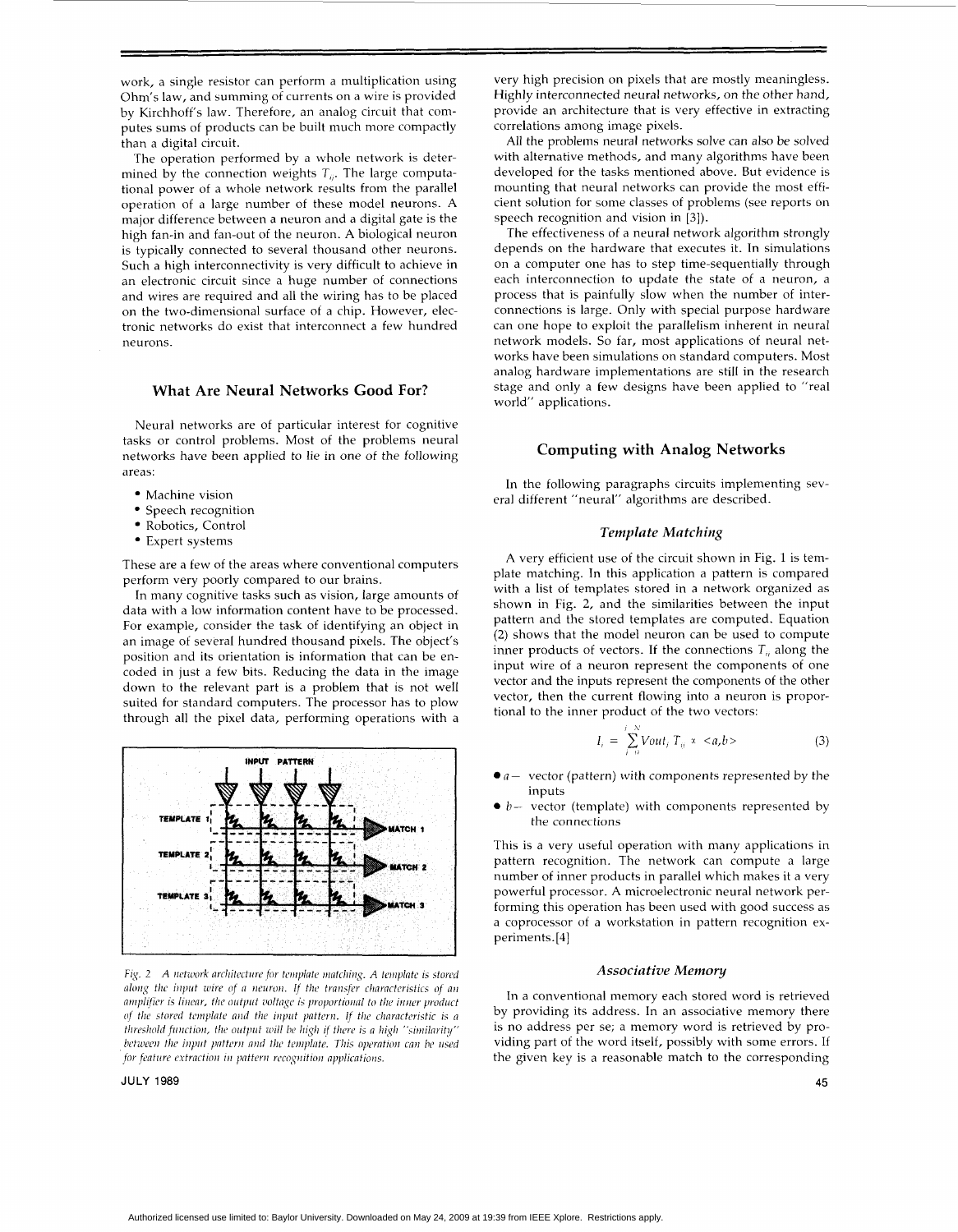

Fig. 3 An associative memory network. The left part of the network compares the input with all the stored templates, and the right part chooses the best match.

part of the stored word, the entire corrected word will appear at the memory output. This is reminiscent of the way the human memory seems to behave-one aspect of a memory evokes many other associated ideas. The neural network performs this function by coding the stored memories in the resistive interconnections. There are a number of ways of coding the interconnections to act as a contentaddressable memory.[5-71 From a practical point of view it has become apparent that a simple template matching network followed by a maximum selector is the most efficient way of implementing this function in hardware. [Fig. 3](#page-6-0) shows the schematic of such a network. The left part of the network is a template matching network as described above and the right hand side consists of inhibitory interconnections among the output neurons. If these inhibitory connections are much stronger than the excitatory connections in the template matching part, then only one output neuron will be high in a stable state. If several neurons are on they will inhibit each other and only one of them will survive the fight while all the others are turned off. The output neuron that is getting the strongest input from the template matching network is the one that is turned on. Therefore, the one neuron that is high indicates which stored template best matches the input pattern. Several analog microelectronic circuits performing the associative memory function have been built. [8-10]

#### *Learning*

One of the most interesting aspects of neural networks is their learning capability. A wide variety of learning algorithms have been developed.[b, 11-12]. In a neural network learning is done by adaptively changing the interconnection strengths between the neurons. In this way, for example, a classifier can be built, not by programming the network, but by presenting it with a number of training examples and allowing the network to build up the discriminant function automatically. The learning capability of multilayered networks is one of the most active areas of neural network research right now.

Fig. 4 shows a schematic arrangement for supervised learning. The network is presented with a set of training



Fig. 4 Schematic of a circuit for supervised learning. A supervisor outside the network compares the actual outputs of the network with the desired outputs and makes adjustments to the connections in the network.

examples. For each example, the output of the network is compared with the desired output and slight adjustments to the interconnection strengths in the network are made. With a proper weight-adjustment algorithm, e.g., the backpropagation algorithm [11], numerous presentations of the training data can produce a network that gives the correct input-output relations for the training data. If the network has the proper architecture and if there are sufficient training data [13], the network may be able to generalize, i.e., it will also give correct outputs for input data it has never seen before.

From a hardware point of view the most important aspect is that most learning techniques require interconnection weights that are adjustable in small steps. Such an interconnection requires considerable circuitry and is difficult to build in a small area. Various approaches to build networks with a high resolution in the weights are being explored; a few of them are described in the next section.

For many learning schemes an analog implementation may not be suitable. For example, it seems that during learning, the back-propagation algorithm requires a resolution of more than 8 bits in the weights in order to learn a problem large enough to be of practical interest. Analog circuits with such a high precision can be built but the advantage of a smaller area compared with a digital circuit is lost when the precision has to be too high. Therefore, analog circuits are of greatest interest where only moderate precision is required.

In the evaluation phase the network is very tolerant to low precision in the weights as well as in the neuron states. Typically, there are large numbers of inputs contributing to one result and random errors are reduced due to averaging. In one example, in a network with 60,000 weights that was trained to recognize hand-written digits, the resolution in the weights was reduced to five bits and the neuron states were quantized to just three levels throughout most of the network. Despite this reduction in resolution the performance of the network remained unchanged compared with the network that had the full precision of

<sup>&#</sup>x27;private communication by Y. LeCun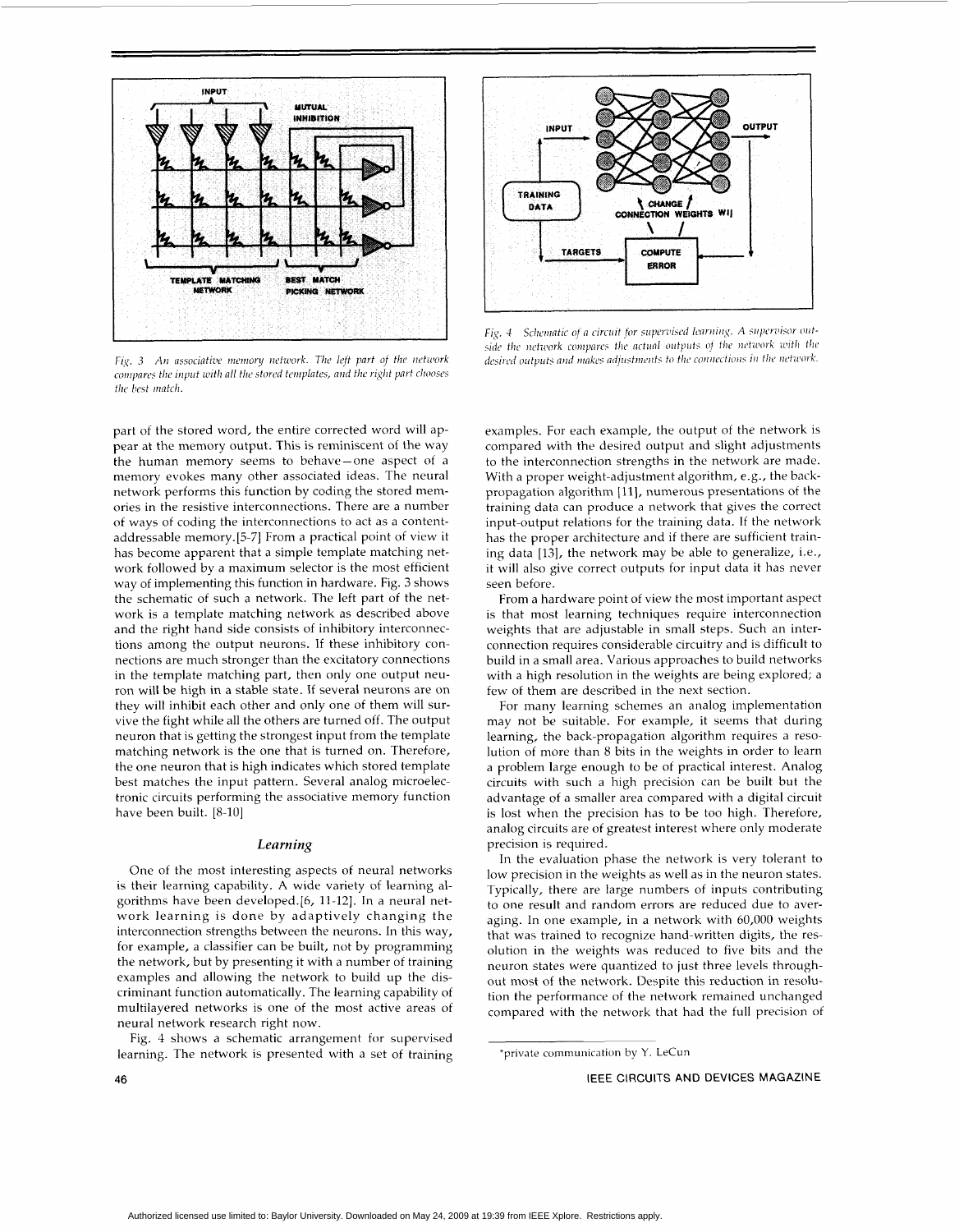

Fig. 5 A binary interconnection where the multiplication of the weight *value with the input signal is provided by a XOR gate.* 

32 bits in the weights and the neuron states.' For the training with the back-propagation algorithm, however, the full precision was required.

This does not mean that analog circuits are limited to the evaluation phase and are of no interest for learning. But learning algorithms have to be chosen that are tolerant to imperfections of the hardware such as low precision.

#### *Two-dimensional Resistor Networks*

Circuits inspired by the architecture of the retina have been built by designers at Caltech. [14-151 These networks consist of grids of locally connected resistors plus photosensitive transistors. The circuits work directly with light input and can execute low-level vision functions such as computing spatial and temporal gradients of the light intensity.

#### **Examples of Analog Implementations**

The most important element in a network is the interconnection. There are large numbers of interconnections in the network and typically the number of neurons that can be integrated on a chip is limited by the area required for the interconnections. In Fig. 1 the interconnections are drawn as simple resistors. Depending on the function of the network, the interconnections may have to be programmable and may require several bits of analog depth.

Networks with fixed value resistors are of interest for applications where the function the network has to execute is known in advance and no changes will be needed during operation. The advantage of fixed-value resistors is their small size. Resistors made of  $\alpha$ Si were built as small as  $0.25\mu m \times 25\mu m$ .[16] With a density of four resistors per square  $\mu$ m,  $4 \times 10^8$  resistors could be packed into 1 cm<sup>2</sup>. Various other materials beside  $\alpha$ Si have been tested such as Ge:Cu, Ge:AI, or cermets [17].

A network is more flexible if the interconnections are programmable. To achieve this, a storage cell for the weight is needed plus the connecting element, e.g., a resistor or a current source, controlled by the weight. Various ways of implementing these two elements have been explored.

If the input signals as well as the weights are binary, the multiplication between the neuron signal and the weight value reduces to a simple logic function (AND, XOR). An interconnection element with this function can be built in a small area. Fig. 5 shows an example of such a connection.[l8] A static memory cell stores the weight bit and an XOR gate controlled by the weight and a bit of the input signal executes the multiplication. If switches S1 and S3 or S2 and S4 are enabled, current flows through resistor R1 or R2 into the summing wire where all the contributions from the interconnections are added. The total current is then compared with a reference current in a comparator. A photomicrograph of the whole circuit is shown in Fig. 6. It essentially implements the circuit shown in [Fig. 2.](#page-6-0) The network stores 46 templates, each 96 bits long, hence there are 4,416 connections in the circuit. It has been designed for machine vision applications where it can execute tasks such as feature extraction. Analog computation is used only internally; the input as well as the output data are digital which makes integration in a digital system straightforward. This circuit does a computation every 100ns which corresponds to an evaluation of 44 billion connections per second. An older version of this circuit has been used extensively for two years in machine vision experiments. **A**  recognizer for handwritten digits achieving state of the art recognition rates was developed using this chip as a coprocessor on a workstation. In this application the network performs the computationally intensive tasks of line thinning and feature extraction.[l9]

For some applications, analog depth in the interconnections is required. If the weights are stored digitally, then some sort of digital-to-analog converter is needed at each interconnection. [Fig. 7](#page-4-0) shows an example of a multiplying **D/A** converter.[lO] The transistors controlled by the input voltage work as current sources and their widths are ratioed to deliver a current of 1, 2, 4 and 8 times the basic current. Bits BO to 83 control switches that connect these



Fig. 6 A photomicrograph of the neural network chip using the interconnections shown in Fig. 5. The size of this circuit is  $6.7$ mm  $\times$  6.7mm. It is fabricated in 2.5  $\mu$ m CMOS technology and contains about 70,000 transistors.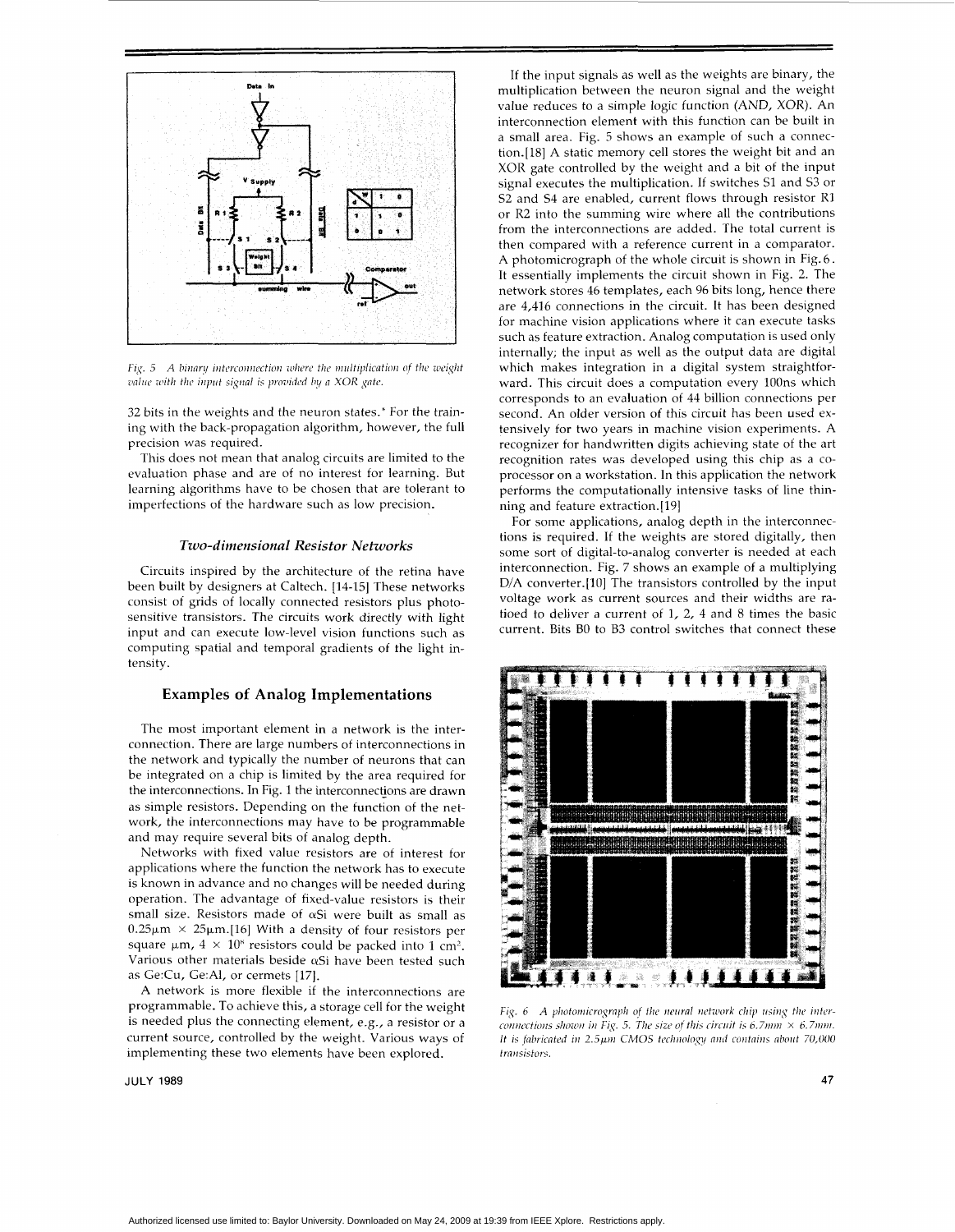<span id="page-4-0"></span>

Fig. 7 Schematic of a digital interconnection with a resolution of four bits plus sign. The circuit does a D/A conversion of the weight value and *an analog multiplication of the input signal with the weight (after [10]).* 

current sources to the positive summing wire. Bit B4 is the sign. If it is high, all the bottom switches are enabled, drawing a current from the negative summing wire. In this way positive or negative currents can be produced to give the weight a resolution of four bits plus sign. The contributions from all the interconnections are summed on the two wires. The two currents are subtracted from each other in a current mirror and the result is the input for the neuron. A matrix with 1024 such multiplying D/A converters has been built in CMOS technology. The circuit has been connected to external amplifiers and has been tested as an associative memory. [10]

The analog connection strength can also be stored as a charge package on a capacitor. Several groups are working on this concept [20-211 which has the potential for variable weight values with a high resolution and relatively small cell size. However, this dynamic storage technique requires refreshing since the charge on the capacitor leaks away. Refreshing analog values requires considerable overhead that may offset a lot of the advantage gained in smaller interconnection size. Fig. 8 shows an interconnection using two capacitors to store the weight. The difference in the voltages on the two capacitors provides the value of the weight. An analog multiplier multiplies the input voltage with the weight value and the output current is proportional to this product. **A** test matrix with 1020 such interconnections has been built.[20]



Fig. 8 An interconnection where the weight value is stored in analog form as charge packages on the two capacitors. The circuit multiplies the voltage difference of the two capacitors with the input voltage.

The circuits mentioned above have programmable interconnections but the weight values have to be computed externally and are then loaded onto the chip. Simple onchip learning has been demonstrated in one design where digital circuitry was added to the interconnections to update the weights automatically based on local information. A small network with 6 neurons and 15 interconnections of this type has been built.[22]

Another learning chip implements an algorithm developed by Kohonen.[6] It contains 16 nodes and 112 interconnections. [23]

The designs described so far are all fabricated in standard CMOS technology and use current summing to compute sums of products. An alternative approach is to sum charge packages instead of currents. CCD technology is ideally suited for this type of computation. An exploratory design combining MNOS devices for the storage of the weights with CCD technology has been built with 26 neurons and 169 synapses.[24]

Several research teams are investigating devices that combine the storage and the multiplying function to build smaller interconnections. One potential device is the floating gate MOS transistor. This device combines nonvolatile storage (possibly with analog depth) and the connecting element in one device. The channel conductance hence the connection strength is determined by the charge stored on the floating gate.

Several material systems that change their resistivity when an electrical programming pulse is applied have been used as variable connections. After the programming pulse is removed, the resistor value is constant while the device is used for the computation. Interconnections that can be written once have been built using  $\alpha$ Si:H.[25] A material that can be programmed repeatedly is even more desirable. WO, has shown such behavior in a series of tests.[26] The programming speed is slow, on the order of seconds, but this may be improved. **A** key issue for such a material is that it is compatible with VLSI processing technologies.

# **Discussion**

So far, hardware implementations of neural networks are primarily explorations of various design possibilities. A comparison of the number of interconnections in the various circuits mentioned above indicates the tradeoff between the complexity of the interconnections and their size. If more functionality such as high resolution or learning capability is put into an interconnection, fewer can fit onto a chip. The optimal solution depends on the application and on the system in which the network is integrated.

The computational speed of analog networks built so far lies typically between  $10^9$  and  $10^{11}$  interconnections per second [27], a much higher rate than digital circuits can achieve. Board level emulators have been built with a speed of  $10^6$ to 10' interconnections per second. An emulator, on the other hand, can have much higher resolution in the interconnections and neuron outputs and it is much more flexible than a hardware network. Most of the analog neural network circuits have not yet been integrated into systems and therefore it is difficult to estimate their true performance in applications.

The size and the speed of the neural networks will increase as designers gain more experience with such circuits. Most of the networks described here are built in CMOS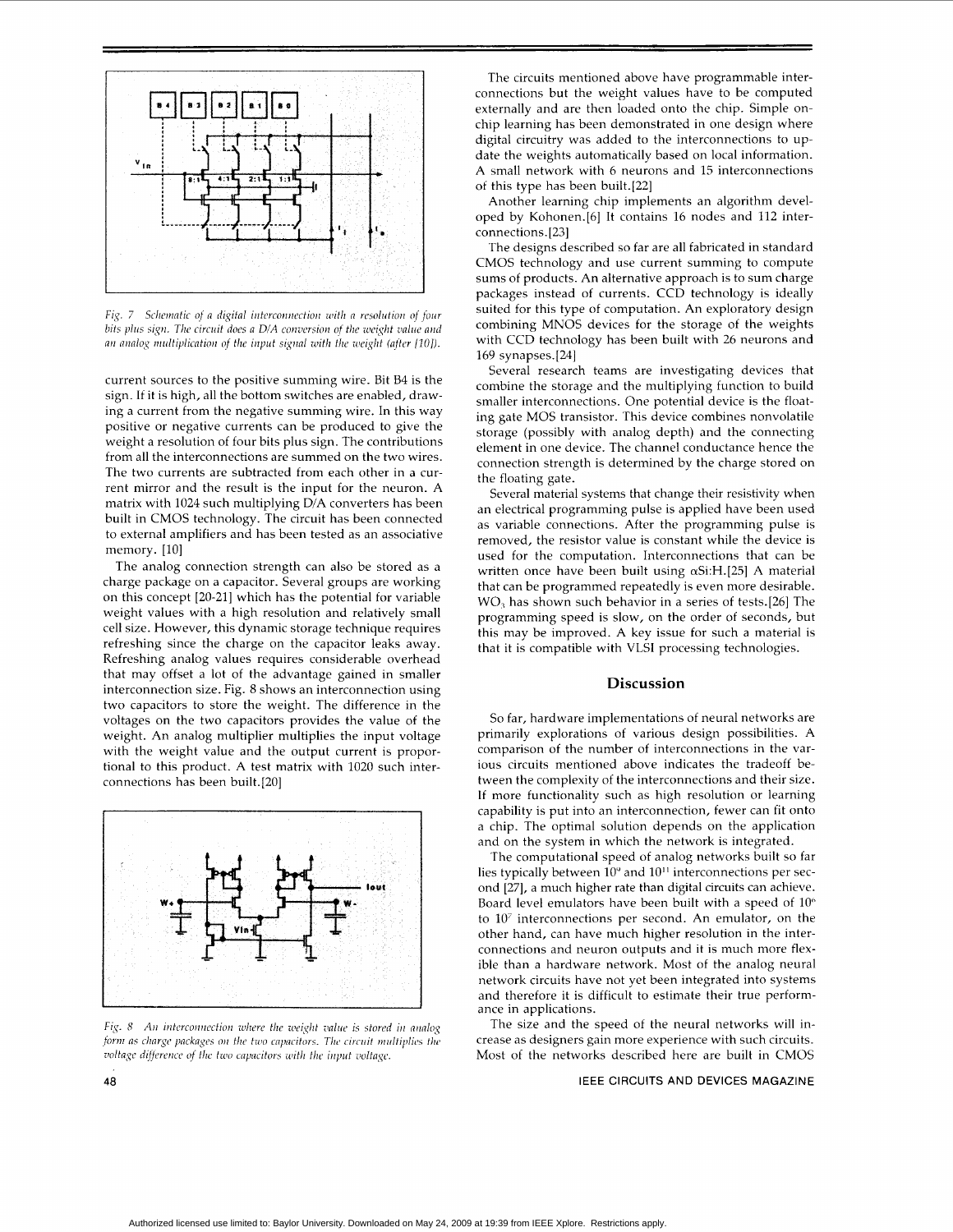<span id="page-5-0"></span>technology with  $2\mu m$  to  $3\mu m$  design rules; a considerable increase of the size of the circuits can be attained by switching to  $1\mu$ m or submicron technologies. A network designed recently at AT&T Bell Labs in  $0.9\mu$ m technology contains 32,000 interconnections.

In addition to advances in technology, we expect a substantial improvement of the computational power from a collaboration of theorists and hardware designers. A lot of problems, e.g., how much precision is required in the interconnections to solve a task, have not yet been studied thoroughly. So far, hardware designers have primarily been trying to build circuits based on theorists' models that were in turn inspired by neurobiology. It is crucial for this field that theorists and hardware developers work closely together and that theoretical models are not only inspired by biological wetware but also take into account the limitations of the electronic hardware.



**Lawrence D. Jackel** received the B.A. degree in physics from Brandeis University, Waltham, MA, in 1969, and the PhD degree from Cornell University, Ithaca, NY, in 1976. His thesis research was in the physics and applications of superconducting weak links.

He has been at AT&T Bell Laboratories in Holmdel, NJ since 1975 and he is now head of the Device Structures Research Department. His current research interests include electronic neural networks, physics, fabrication, and application of devices with nanometer scale features.

He is a member of the IEEE and the American Physical Society.



**Hans Peter Graf,** a member of the technical staff at AT&T Laboratories in Holmdel, NJ, is conducting research on collective computing systems. He designed several micro-electronic circuits implementing connectionist neural network models. These chips are being used in machine vision experiments and he is developing algorithms for these applications. He has also been involved in the development of resistive connections with sub-micron dimensions for neural network circuits.

Mr. Graf received a Diploma in physics in 1976 and a PhD in physics in 1981, both from the Swiss Federal Institute of Technology in Zurich, Switzerland.

#### **References**

111 B. Widrow and M. E. Hoff, "Adaptive Switching Circuits," *IRE WESCON Convention Record, New York, 1960, pp. 96-*104; also in Neurocomputing, J. A. Anderson and E. Rosenfeld (eds.), Cambridge: MIT Press, **pp.** 126-134, 1988.

- [2] P. Mueller, **7.** Martin, and F. Putzrath, "General Principles of Operations in Neuron Nets with Application to Acousticdl Pattern Recognition," in *Biological Prototypes and Synthetic Systcrm,* Vol. 1, E. E. Bernard and M. R. Kare (eds.), New York: Plenum, **pp.** 192-212, 1962.
- orado, 1988, to be published 1989. 131 *Proc. Conf. Neural Information Processing Systems, Denver, Col-*
- [4] H. P. Graf, L. D. Jackel, and W. E. Hubbard, "VLSI Implementation of a Neural Network Model," Computer, vol. 21(3), **pp.** 41-49, 1988.
- [5] J. J. Hopfield, "Neural Networks and Physical Systems with Emergent Collective Computational Abilities," Proc. Natl. Acad. *Sci.,* vol. 79, **pp.** 2554-2558, 1982.
- [6] T. Kohonen, Self-Organization and Associative Memory, Springer, 1984.
- [7] E. B. Baum, J. Moody, and F. Wilczek, "Internal Representations for Associative Memory," Biol. Cybernetics, vol 59, pp. 217-228, 1988.
- M. Sivilotti, M. R. Emerling, and C. A. Mead, "VLSI Architectures for lmplementation of Neural Networks," in Proc. *Ics Conf. Proc., vol. 151, J. S. Denker (ed.), pp. 408-413, 1986.* Conf. Neural Networks for Computing, American Institute of Phys-
- [9] H. P Graf and P. deVegvar, "A CMOS Associative Memory Chip Based on Neural Networks," Digest IEEE Int. Solid State *Circ. Conf.*, L. Winner (ed.), IEEE Cat. No:87CH2367-1, pp. 304-305, 1987.
- [10] J. Raffel, J. Mann, R. Berger, A. Soares, and S. Gilbert, "A Generic Architecture for Wafer-Scale Neuromorphic Sys-No:87TH0191-7, San Diego, Vol. lV, **pp.** 485-493, 1987. tems," Proc. IEEE First Int. Conf. Neural Networks, IEEE Cat.
- [11] D. E. Rumelhart and J. L. McClelland, *Parallel Distributed* Processing, Cambridge: MIT Press, 1986.
- [12] G. A. Carpenter and *S. Grossberg, "The ART of Adaptive* Pattern Recognition by a Self-Organizing Neural Network," *CIlJtJpUtL'r,* Vol. 21(3), **pp.** 77-88, *1988.*
- [13] J. S. Denker, D. Schwartz, B. Wittner, S. Solla, R. Howard, L. Jackel, and J. Hopfield, "Large Automatic Learning, Rule Extraction and Generalization," Complex Systems, vol. 1, pp. 877-922. 1987.
- (141 M. Sivilotti, M. Mahowald, and C. Mead, "Real Time Visual Computations Using Analog CMOS Processing Arrays," in *Adilrirircd Ros~~zrrh ifi VLS/, Proc.* Stn,iford Co~ij. 1987, P. Losleben, ed., Cambridge, MIT Press, **pp.** 295-311.
- [15] J. Hutchinson, C. Koch, J. Luo, and C. Mead, "Computing Motion Using Analog and Binary Resistive Networks," Com*pirtcr,* vol. 21, no. *3,* **pp.** 52-63, 1988.
- [16] L. D. Jackel, R. E. Howard, H. P. Graf, B. Straughn, and J. *S.* Denker, "Artificial Neural Networks for Computing," *1. Vlic. Sci. Tccirtrol.,* vol. 861, **p.** 61, 1986.
- [17] A. P. Thakoor, A. Moopen, J. L. Lamb, and S. K. Kahanna, "Electronic Hardware Implementations of Neural Networks," *Appliud Optics,* vol. *26,* no. 3, pp. 5085-5092, 1987.
- [18] H. P. Graf and L. D. Jackel, "VLSI Implementations of Neural Network Models," in Concurrent Computing, S. K. Tewksbury et al. (ed.), New York: Plenum, **pp.** 33-46, 1988.
- 1191 J. S. Denker, W. R. Garner, H. P. Graf, D. Henderson, R. E. Howard, W. Hubbard, L. D. Jackel, H. *S.* Baird, and 1. Guyon, "Neural Network Recognizer for Hand-Written Zip Code Digits: Representation, Algorithms, and Hardware," to appear in 131.
- [20] D. B. Schwartz and R. E. Howard, "A Programmable Analog Neural Network Chip," Proc. IEEE 1988 Custom Integrated Cir*cuits COJI~.,* IEEE Cat. No.:88CH2584-1, **pp.** 10.2.1-10.2.4.
- [21] Y. Tsividis and S. Satyanarayana, "Analog Circuits for Variable-Synapse Electronic Neural Networks," Electronics Letters, vol. *23,* **pp.** 1312-1313, 1987.
- [22] J. Alspector and R. Allen, "A Neuromorphic VLSI Learning System," in Advanced Research in VLSI, Proc. Stanford Conf. 1987, P. Losleben, ed., Cambridge: MIT Press, pp. 351-367.

[Continued on page](#page-6-0) *55*